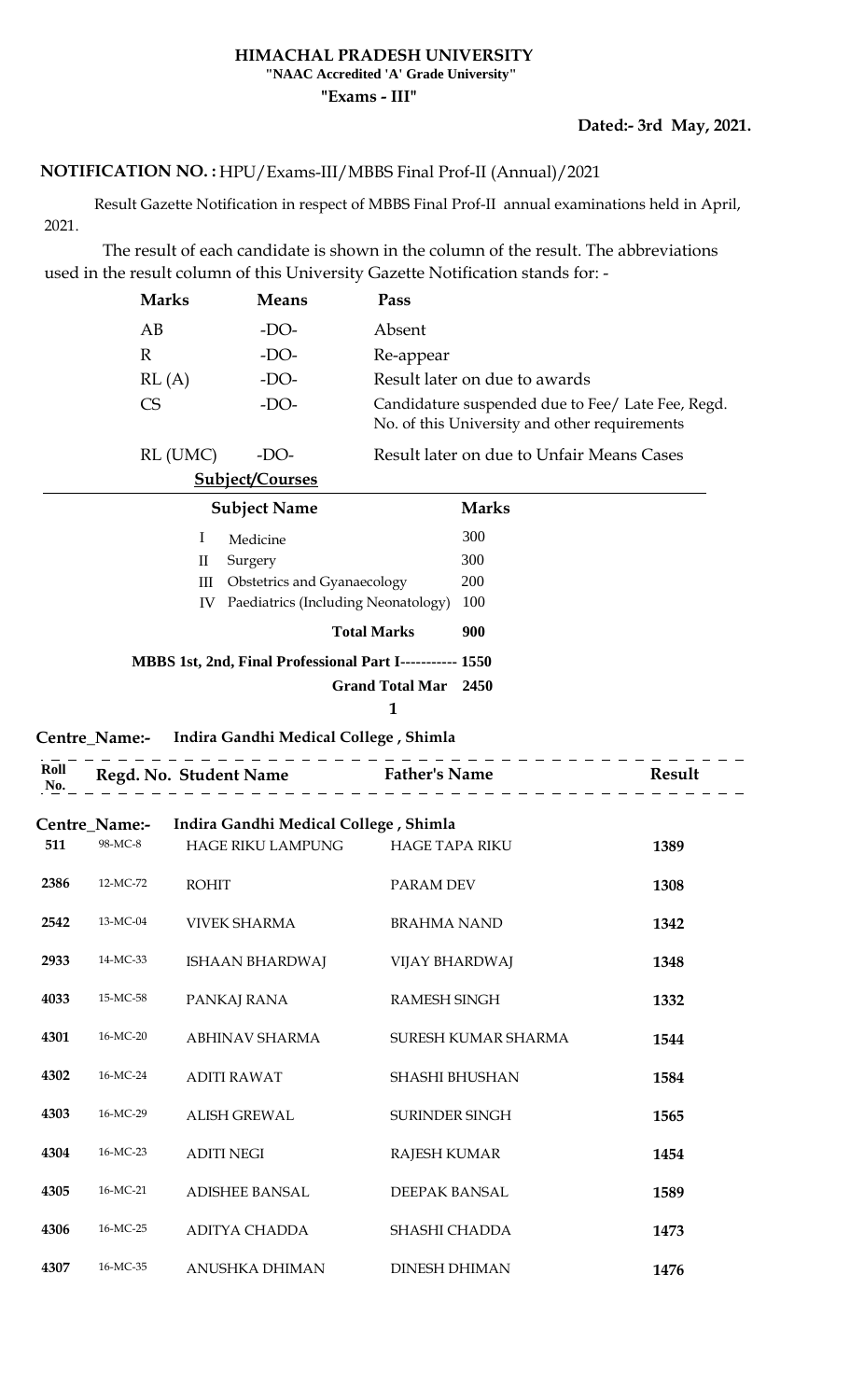**Centre\_Name:- Indira Gandhi Medical College , Shimla** 

| Roll<br>No. |          | Regd. No. Student Name | <b>Father's Name</b><br>$\begin{array}{cccccccccccccc} \bot & \bot & \bot & \bot & \bot & \bot \end{array}$ | Result        |
|-------------|----------|------------------------|-------------------------------------------------------------------------------------------------------------|---------------|
| 4308        | 16-MC-34 | <b>ANUSHIKA</b>        | <b>BRAHMA NAND DHIMAN</b>                                                                                   | 1511          |
| 4309        | 16-MC-22 | <b>ADITI CHAUDHARY</b> | RAJESH KARAM<br><b>CHAUDHARY</b>                                                                            | 1583          |
| 4310        | 16-MC-37 | <b>ARPIT SAMBRA</b>    | <b>BINDER S. SAMBRA</b>                                                                                     | 1720          |
| 4311        | 16-MC-33 | <b>ANKUR</b>           | <b>ARUN KUMAR</b>                                                                                           | 1412          |
| 4312        | 16-MC-27 | AKANKSHA CHAUHAN       | <b>JAGDISH CHAND</b><br><b>CHAUHAN</b>                                                                      | 1591          |
| 4313        | 16-MC-32 | <b>ANKIT GAUTAM</b>    | RAKESH KUMAR GAUTAM                                                                                         | $R/- II$ , IV |
| 4314        | 16-MC-36 | ARJUN SINGH MANKOTIA   | RAJEEV MANKOTIA                                                                                             | 1447          |
| 4315        | 16-MC-31 | <b>ANISH THAKUR</b>    | <b>SUNIL RANGRA</b>                                                                                         | 1513          |
| 4316        | 16-MC-26 | <b>AJAY KUMAR</b>      | <b>RATTAN CHAND</b>                                                                                         | 1500          |
| 4317        | 16-MC-28 | AKSHIT SHARMA          | <b>INDER PAL SHARMA</b>                                                                                     | 1590          |
| 4318        | 16-MC-30 | <b>ANIL KUMAR</b>      | <b>BALVINDER SINGH</b>                                                                                      | 1375          |
| 4319        | 16-MC-38 | <b>BALBIR SINGH</b>    | <b>SANT RAM</b>                                                                                             | 1416          |
| 4320        | 16-MC-40 | <b>DEEPIKA THAKUR</b>  | <b>SURENDER PAL THAKUR</b>                                                                                  | 1596          |
| 4321        | 16-MC-41 | DIKSHA THAKUR          | RAIMAL THAKUR                                                                                               | 1445          |

|  | $T = 1! \ldots Q = 11! \cdot M = 1! \ldots 1 Q = 11$ |  |  |  |
|--|------------------------------------------------------|--|--|--|

 16-MC-40 DEEPIKA THAKUR SURENDER PAL THAKUR **1596** 16-MC-41 DIKSHA THAKUR RAJMAL THAKUR **1445** 16-MC-39 DAKSHESH SHARMA HANS RAJ SHARMA **R/- II,**  16-MC-42 DIVYA CHAUHAN ASHOK KUMAR CHAUHAN **1483** 16-MC-46 GUNJAN RATHORE RAJENDERA SINGH RATHORE 16-MC-45 GAURAV VERMA OM PRAKASH VERMA **1513** 16-MC-44 GANDHARAV MEHTA ANIL MEHTA **1633** 16-MC-48 HIMANSHI KAUL R.C. KAUL **1693** 16-MC-47 HARDIK MAHAJAN SHAMSHER MAHAJAN **1426** 16-MC-50 ISHTA THAKUR SUNIL DUTT THAKUR **1743** 16-MC-49 ISHAAN KAUSHAL V.K. KAUSHAL **1433** 16-MC-52 KANCHAN MOHAN LAL **1466** 16-MC-53 KHUSHBU KUMARI RAKESH KUMAR **1565** 15-CB-05 KULBHUSHAN HARI LAL **1448** 16-MC-51 KAMLESH KUMAR BUDH RAM **1422** 16-MC-54 LOCHAN SHARMA GAGAN DEEP SHARMA **1467** 16-MC-55 MAHWISH MANSOOR MOHAMMAD SALAM AHSAN 16-MC-58 MEENAL KARPA PANNA LAL KARPA **1433**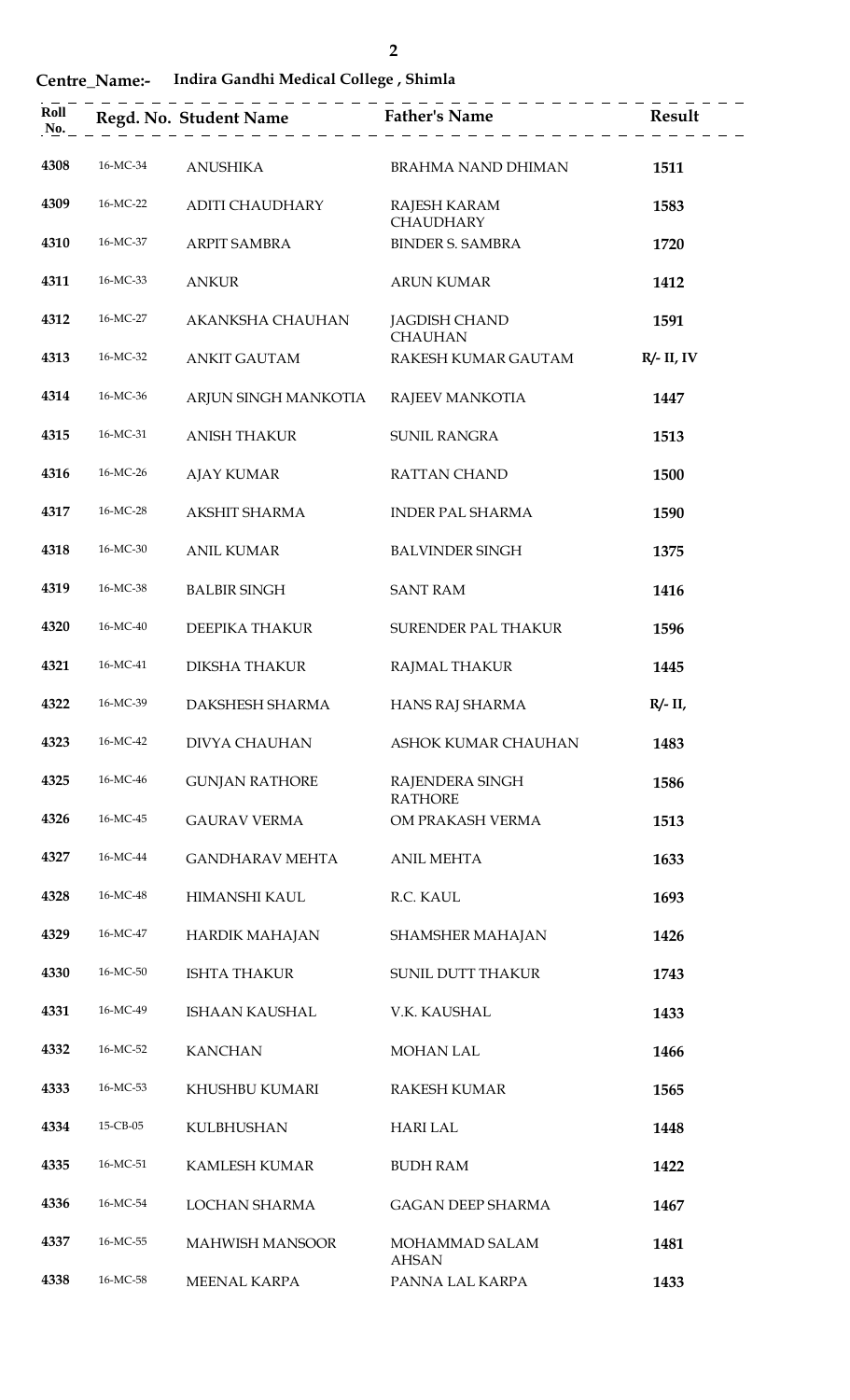**Centre\_Name:- Indira Gandhi Medical College , Shimla** 

| Roll<br>No. |           | Regd. No. Student Name Father's Name |                                | <b>Result</b> |
|-------------|-----------|--------------------------------------|--------------------------------|---------------|
| 4339        | 16-MC-61  | <b>MUKUL</b>                         | <b>MAHENDER KUMAR</b>          | 1561          |
| 4340        | 16-MC-59  | MOHAMMAD AHSAN                       | SHAMSHAD ALAM                  | $R/- IV$      |
| 4341        | 16-MC-57  | <b>MANJEET KUMAR</b>                 | PURUSHOTTAM                    | $R/- IV$      |
| 4342        | 16-MC-56  | <b>MANISH BHARGAV</b>                | ROSHAN LAL BHARGAV             | 1428          |
| 4343        | 16-MC-60  | MOHD. ASAD                           | <b>USMAN ALI</b>               | 1402          |
| 4344        | 16-MC-63  | NEHA RANA                            | RANDHIR SINGH RANA             | 1550          |
| 4345        | 16-MC-67  | NISHANT SHARMA                       | RAJ PAUL SHARMA                | 1433          |
| 4347        | 16-MC-65  | NIKITA HUDDEN                        | VIRENDER SINGH HUDDEN          | 1816          |
| 4348        | 16-MC-62  | <b>NEHA</b>                          | <b>SARAN DAS</b>               | 1496          |
| 4349        | 16-MC-66  | NIKITA SOHM                          | <b>MANI RAM</b>                | 1605          |
| 4350        | 16-MC-75  | PULKIT SHARMA                        | RAMESH CHANDER DUBEY           | 1430          |
| 4351        | 16-MC-68  | PANKAJ KUMAR RANA                    | <b>GIRDHARI LAL</b>            | 1385          |
| 4352        | 16-MC-70  | PARIJA CHAUHAN                       | KANWAR SINGH<br><b>CHAUHAN</b> | 1617          |
| 4353        | 16-MC-72  | POOJA SINGH                          | MANMOHAN SINGH                 | 1406          |
| 4354        | 16-MC-74  | PREETI THAKUR                        | PRAKASH CHAND                  | 1744          |
| 4355        | 16-MC-71  | PARTH MAHAJAN                        | <b>MANOJ MAHAJAN</b>           | 1528          |
| 4356        | 16-MC-73  | PRADUMN KUMAR                        | <b>RAMESH CHAND</b>            | 1486          |
| 4357        | 16-MC-69  | <b>PIYUSH</b>                        | <b>VIJAY KUMAR</b>             | 1372          |
| 4358        | 16-MC-82  | RUCHIKA THAKUR                       | <b>CHAIN SINGH THAKUR</b>      | 1620          |
| 4359        | 16-MC-81  | RIYA AGGARWAL                        | SANJAY AGGARWAL                | 1455          |
| 4360        | 16-MC-80  | RIDHI PANDIT                         | M.N. SHARMA                    | 1671          |
| 4361        | 16-MC-78  | <b>RAKESH KUMAR</b>                  | <b>KHEM SINGH</b>              | 1380          |
| 4362        | 16-MC-77  | RAJAT KUMAR SINGH                    | KRISHAN KUMAR SINGH            | 1506          |
| 4363        | 16-MC-76  | <b>RAJAT KUMAR</b>                   | <b>SUKH RAM</b>                | $R/- I$       |
| 4364        | 16-MC-83  | <b>RUSHALI</b>                       | <b>RAJESH KUMAR</b>            | 1452          |
| 4365        | 16-MC-79  | <b>RAVI TANYA</b>                    | KAMLESH KUMAR                  | 1655          |
| 4366        | 10-KL-159 | <b>RITU PARAN</b>                    | <b>HEM RAJ</b>                 | 1425          |
| 4367        | 16-MC-89  | SAKSHAM BINDAL                       | VIKRAM BINDAL                  | 1397          |
| 4368        | 16-MC-102 | SNIGDHA BANSAL                       | <b>DEEPAK BANSAL</b>           | 1654          |
| 4369        | 16-MC-91  | SANKALP VANEET GUPTA                 | VANEET K GUPTA                 | 1588          |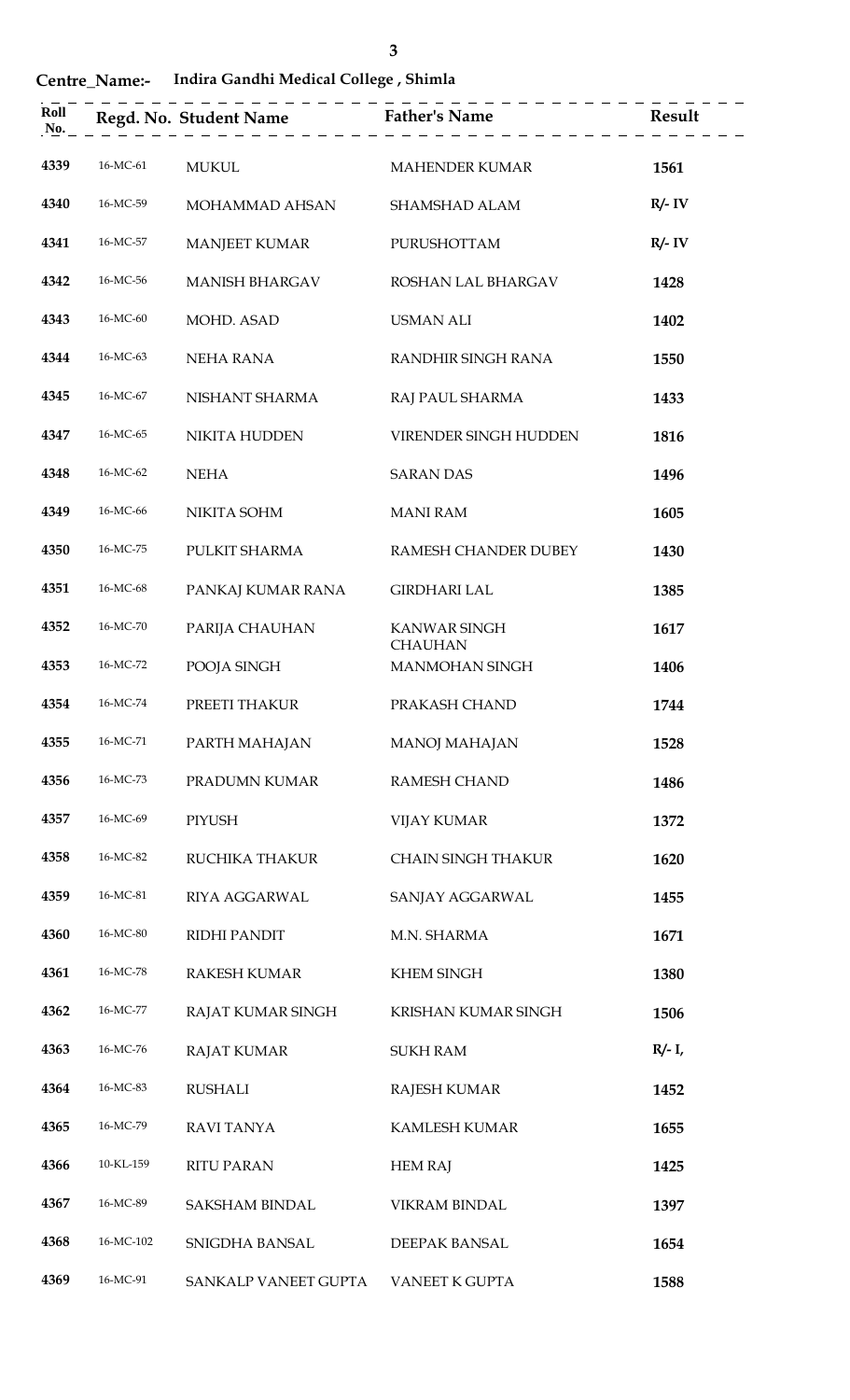### **Centre\_Name:- Indira Gandhi Medical College , Shimla**

| Roll<br>No. |             |                              | Regd. No. Student Name Father's Name $\overline{\phantom{1}}$ $\overline{\phantom{1}}$ $\overline{\phantom{1}}$ $\overline{\phantom{1}}$ $\overline{\phantom{1}}$ $\overline{\phantom{1}}$ $\overline{\phantom{1}}$ $\overline{\phantom{1}}$ $\overline{\phantom{1}}$ $\overline{\phantom{1}}$ $\overline{\phantom{1}}$ $\overline{\phantom{1}}$ $\overline{\phantom{1}}$ $\overline{\phantom{1}}$ $\overline{\phantom{1}}$ $\overline$ |           |
|-------------|-------------|------------------------------|-----------------------------------------------------------------------------------------------------------------------------------------------------------------------------------------------------------------------------------------------------------------------------------------------------------------------------------------------------------------------------------------------------------------------------------------|-----------|
| 4370        | 16-MC-104   | SUSHANT SHARMA SATPAL SHARMA |                                                                                                                                                                                                                                                                                                                                                                                                                                         | 1558      |
| 4371        | 16-MC-96    | SHIVAM SHARMA                | K.R. SHARMA                                                                                                                                                                                                                                                                                                                                                                                                                             | 1425      |
| 4372        | 16-MC-105   | SWATI SHARMA                 | <b>SURENDER PRASHER</b>                                                                                                                                                                                                                                                                                                                                                                                                                 | 1591      |
| 4373        | 16-MC-98    | SHRIYA KAUSHAL               | SUNNY KAUSHAL                                                                                                                                                                                                                                                                                                                                                                                                                           | 1453      |
| 4374        | 16-MC-97    | SHREYA SHOTRA                | RAJENDER SINGH                                                                                                                                                                                                                                                                                                                                                                                                                          | 1694      |
| 4375        | 16-MC-90    | <b>SAKSHI</b>                | <b>RAVI RAJ</b>                                                                                                                                                                                                                                                                                                                                                                                                                         | 1649      |
| 4376        | 16-MC-101   | <b>SIMRAN SINGH</b>          | <b>SULAKHAN SINGH</b>                                                                                                                                                                                                                                                                                                                                                                                                                   | 1454      |
| 4377        | 16-MC-92    | <b>SHABNAM THAKUR</b>        | AMAR CHAND THAKUR                                                                                                                                                                                                                                                                                                                                                                                                                       | 1510      |
| 4378        | 16-MC-93    | <b>SHAILZA THAKUR</b>        | <b>DALER SINGH</b>                                                                                                                                                                                                                                                                                                                                                                                                                      | 1707      |
| 4379        | 16-MC-99    | <b>SHWETA THAKUR</b>         | DURGA SINGH THAKUR                                                                                                                                                                                                                                                                                                                                                                                                                      | 1791      |
| 4380        | 16-MC-88    | SAHIL SHARMA                 | ASHWANI KUMAR                                                                                                                                                                                                                                                                                                                                                                                                                           | 1600      |
| 4381        | 16-MC-87    | <b>SAHIL THAKUR</b>          | <b>SURESH THAKUR</b>                                                                                                                                                                                                                                                                                                                                                                                                                    | 1400      |
| 4382        | 14-AVC-23   | <b>SUNNY KUMAR</b>           | <b>NAND RAM</b>                                                                                                                                                                                                                                                                                                                                                                                                                         | 1415      |
| 4383        | 16-MC-86    | <b>SAHIL MEHTA</b>           | <b>ROSHAN LAL</b>                                                                                                                                                                                                                                                                                                                                                                                                                       | 1399      |
| 4384        | 16-MC-85    | SAHIL KAUNDAL                | <b>RAM DITTA</b>                                                                                                                                                                                                                                                                                                                                                                                                                        | 1421      |
| 4385        | 16-MC-103   | SURINDER BHATIA              | <b>GIRDHARI LAL BHATIA</b>                                                                                                                                                                                                                                                                                                                                                                                                              | 1377      |
| 4386        | 16-MC-100   | SIDDHARTH SHARMA             | DIGVIJAY SHARMA                                                                                                                                                                                                                                                                                                                                                                                                                         | 1417      |
| 4387        | 16-MC-84    | <b>SACHIN KATOCH</b>         | <b>BICHTAR KATOCH</b>                                                                                                                                                                                                                                                                                                                                                                                                                   | 1492      |
| 4388        | 15-CCB-1653 | <b>SANJAY THAKUR</b>         | <b>BANSI RAM THAKUR</b>                                                                                                                                                                                                                                                                                                                                                                                                                 | 1368      |
| 4389        | 16-MC-95    | SHILPA CHOUDHARY             | <b>SANSAR CHAND</b>                                                                                                                                                                                                                                                                                                                                                                                                                     | 1555      |
| 4390        | 16-MC-94    | <b>SHAMMI NIKKTA</b>         | RATTAN CHAND NIKKTA                                                                                                                                                                                                                                                                                                                                                                                                                     | 1422      |
| 4391        | 16-MC-109   | <b>TENZIN PASSANG</b>        | NYIMA GYALTSEN                                                                                                                                                                                                                                                                                                                                                                                                                          | $R/- I$ , |
| 4392        | 15-DCSM-10  | <b>TAMANNA SOOD</b>          | ONKAR NATH SOOD                                                                                                                                                                                                                                                                                                                                                                                                                         | 1522      |
| 4393        | 16-MC-108   | TANYA AGGARWAL               | DAVINDER AGGARWAL                                                                                                                                                                                                                                                                                                                                                                                                                       | 1587      |
| 4394        | 16-MC-106   | <b>TAMANNA NADA</b>          | <b>AMIT NADA</b>                                                                                                                                                                                                                                                                                                                                                                                                                        | 1654      |
| 4395        | 16-MC-107   | <b>TARUN VERMA</b>           | <b>BHUPENDER VERMA</b>                                                                                                                                                                                                                                                                                                                                                                                                                  | 1522      |
| 4396        | 16-MC-110   | <b>UJJWAL NEGI</b>           | KEHAR SINGH NEGI                                                                                                                                                                                                                                                                                                                                                                                                                        | $R/- I$ , |
| 4397        | 16-MC-111   | VAIBHAV GAUTAM               | <b>LALIT GAUTAM</b>                                                                                                                                                                                                                                                                                                                                                                                                                     | 1544      |
| 4398        | 16-MC-113   | <b>VIVEK SHARMA</b>          | <b>SHYAM LAL SHARMA</b>                                                                                                                                                                                                                                                                                                                                                                                                                 | 1402      |
| 4399        | 16-MC-112   | <b>VIJAY SHARMA</b>          | <b>KAMAL KISHORE</b>                                                                                                                                                                                                                                                                                                                                                                                                                    | $R/- I$ , |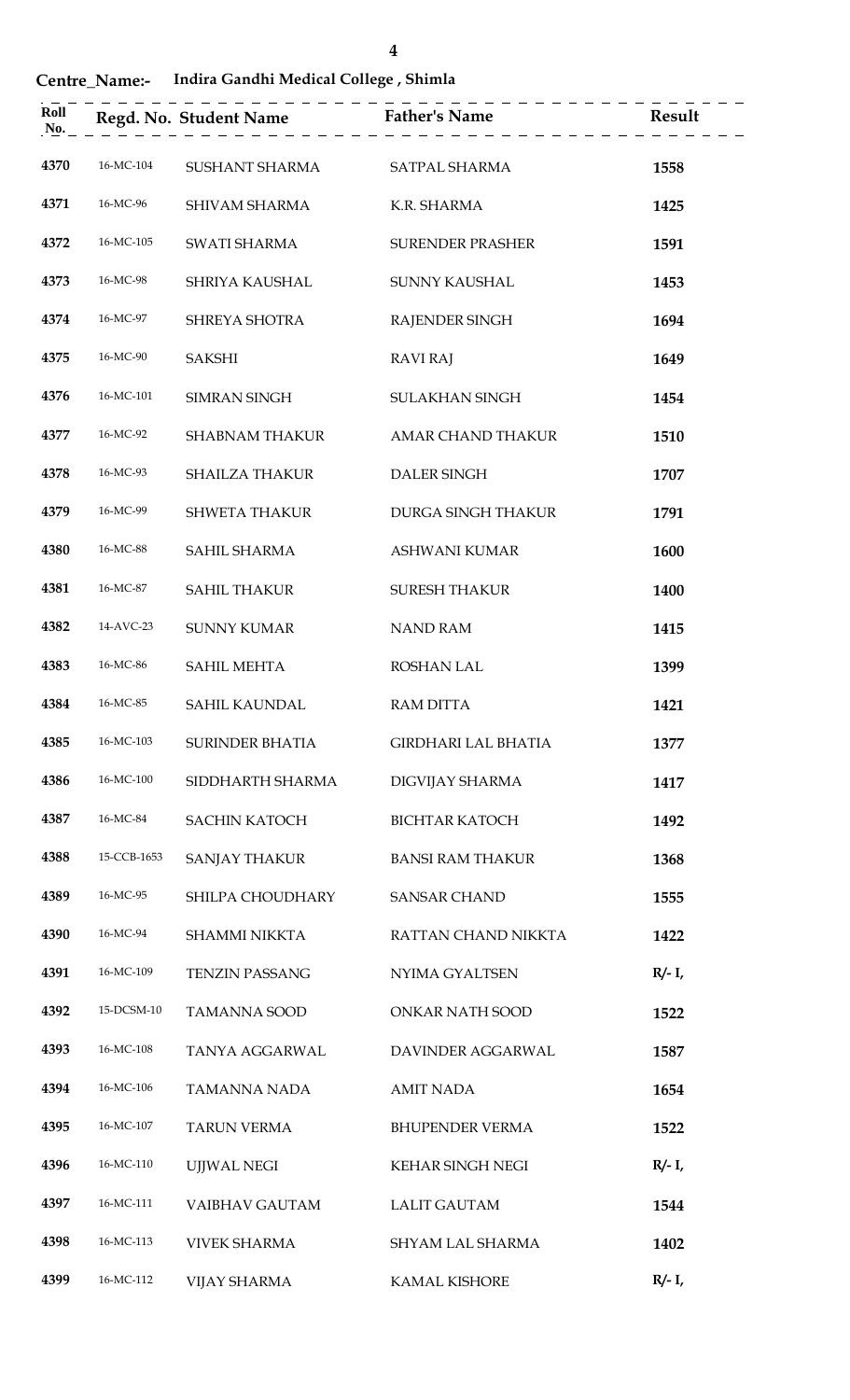|      |                            |                                                     | 5                                                                        |                                                  |
|------|----------------------------|-----------------------------------------------------|--------------------------------------------------------------------------|--------------------------------------------------|
|      |                            | Centre Name:- Indira Gandhi Medical College, Shimla |                                                                          |                                                  |
|      |                            |                                                     | . _ _ _ _ _ _ _ _ _ _ _ _ _ _ _                                          | _ _ _ _ _ _ _ _ _ _ _ _ _ _ _ _<br><b>Result</b> |
| 4400 | 16-MC-114                  |                                                     | YAMAN THAKUR                            ROSHAN LAL THAKUR                | 1438                                             |
| 2519 | Centre_Name:-<br>12-MCT-26 | <b>BHISHAM SINGH</b>                                | DR. RAJINDER PRASAD GOVT. MEDICAL COLLEGE, KANGRA AT TANDA<br>PREM CHAND | 1398                                             |
| 4401 | 16-MCT-33                  | <b>AASTHA</b>                                       | GOPAL SINGH GULERIA                                                      | 1482                                             |
| 4402 | 16-MCT-13                  | ABHISHEK KAUNDAL                                    | RAJ KUMAR KAUNDAL                                                        | 1490                                             |
| 4403 | 16-MCT-66                  | ABHISHEK KUMAR                                      | <b>BALWANT ROY</b>                                                       | 1499                                             |
| 4404 | 16-MCT-59                  | ABHISHEK THAKUR                                     | ROOP SINGH                                                               | 1553                                             |
| 4405 | 16-MCT-27                  | ADITI GUPTA                                         | RAKESH MAHAJAN                                                           | 1538                                             |
| 4406 | 16-MCT-40                  | AISHWARYA VERMA                                     | <b>DEEPAK VERMA</b>                                                      | 1644                                             |
| 4407 | 16-MCT-79                  | AJAY SANGLA                                         | <b>BRIJESH KUMAR</b>                                                     | 1549                                             |
| 4408 | 16-MCT-97                  | <b>AKANKSHA</b>                                     | <b>DESH RAJ</b>                                                          | 1665                                             |
| 4409 | 16-MCT-96                  | AKHILESH JOSHI                                      | PITAMBER JOSHI                                                           | 1410                                             |
|      |                            | 4410 16-MCT-88 AKSHAY KUMAR                         | JASBIR SINGH                                                             | 1454                                             |
| 4411 | 16-MCT-48                  | ALISHA MULTANI                                      | <b>ASHOK MULTANI</b>                                                     | 1506                                             |
| 4412 | 16-MCT-34                  | ANCHAL SHARMA                                       | RAJNEESH KUMAR                                                           | 1383                                             |
| 4413 | 16-MCT-100                 | <b>ANCHAL SOOD</b>                                  | <b>BRIJ BHOOSHAN SOOD</b>                                                | 1422                                             |
| 4414 | 16-MCT-39                  | <b>ANIKET CHATTERJEE</b>                            | PARTHA CHATTERJEE                                                        | 1502                                             |
| 4415 | 16-MCT-51                  | ANIRUDH SARMET                                      | RAKESH K SARMET                                                          | 1341                                             |
| 4416 | 16-MCT-43                  | ANJALI BAJAJ                                        | SANJAY BAJAJ                                                             | 1561                                             |
| 4417 | 16-MCT-36                  | ANJALI SHARMA                                       | ASHWANI KUMAR                                                            | 1494                                             |
| 4418 | 16-MCT-18                  | <b>ANKITA</b>                                       | <b>SANJAY KUMAR</b>                                                      | 1473                                             |
| 4419 | 16-MCT-19                  | ANSHUL KATARIA                                      | <b>ATUL KATARIA</b>                                                      | 1425                                             |
| 4420 | 16-MCT-20                  | <b>ANSHUL THAKUR</b>                                | <b>SUBHASH CHANDER</b><br><b>THAKUR</b>                                  | 1466                                             |

| 4416 | 16-MCT-43 | <b>ANJALI BAJAJ</b>  | SANJAY BAJAJ                            | 1561 |
|------|-----------|----------------------|-----------------------------------------|------|
| 4417 | 16-MCT-36 | ANJALI SHARMA        | ASHWANI KUMAR                           | 1494 |
| 4418 | 16-MCT-18 | <b>ANKITA</b>        | <b>SANJAY KUMAR</b>                     | 1473 |
| 4419 | 16-MCT-19 | ANSHUL KATARIA       | <b>ATUL KATARIA</b>                     | 1425 |
| 4420 | 16-MCT-20 | <b>ANSHUL THAKUR</b> | <b>SUBHASH CHANDER</b><br><b>THAKUR</b> | 1466 |
| 4421 | 16-MCT-89 | ANUSHKA SHARMA       | YATINDER NATH                           | 1526 |
| 4422 | 16-MCT-86 | <b>ARADHYA ABROL</b> | R.K. ABROL                              | 1557 |
| 4423 | 16-MCT-76 | ARNIKA BHANDARI      | AMI CHAND BHANDARI                      | 1565 |
| 4424 | 16-MCT-90 | ASHUTOSH KAINTH      | <b>SURJEET SINGH</b>                    | 1528 |
| 4425 | 16-MCT-84 | <b>ASHWAN JYOTI</b>  | PRITHI CHAND                            | 1535 |
| 4426 | 16-MCT-50 | <b>ATYEY MUNJELY</b> | <b>AUGUSTINE SEBASTIAN</b>              | 1444 |
| 4427 | 16-MCT-41 | AYUSHI SHARMA        | <b>ASHWANI KUMAR</b><br><b>SHARMA</b>   | 1543 |
|      |           |                      |                                         |      |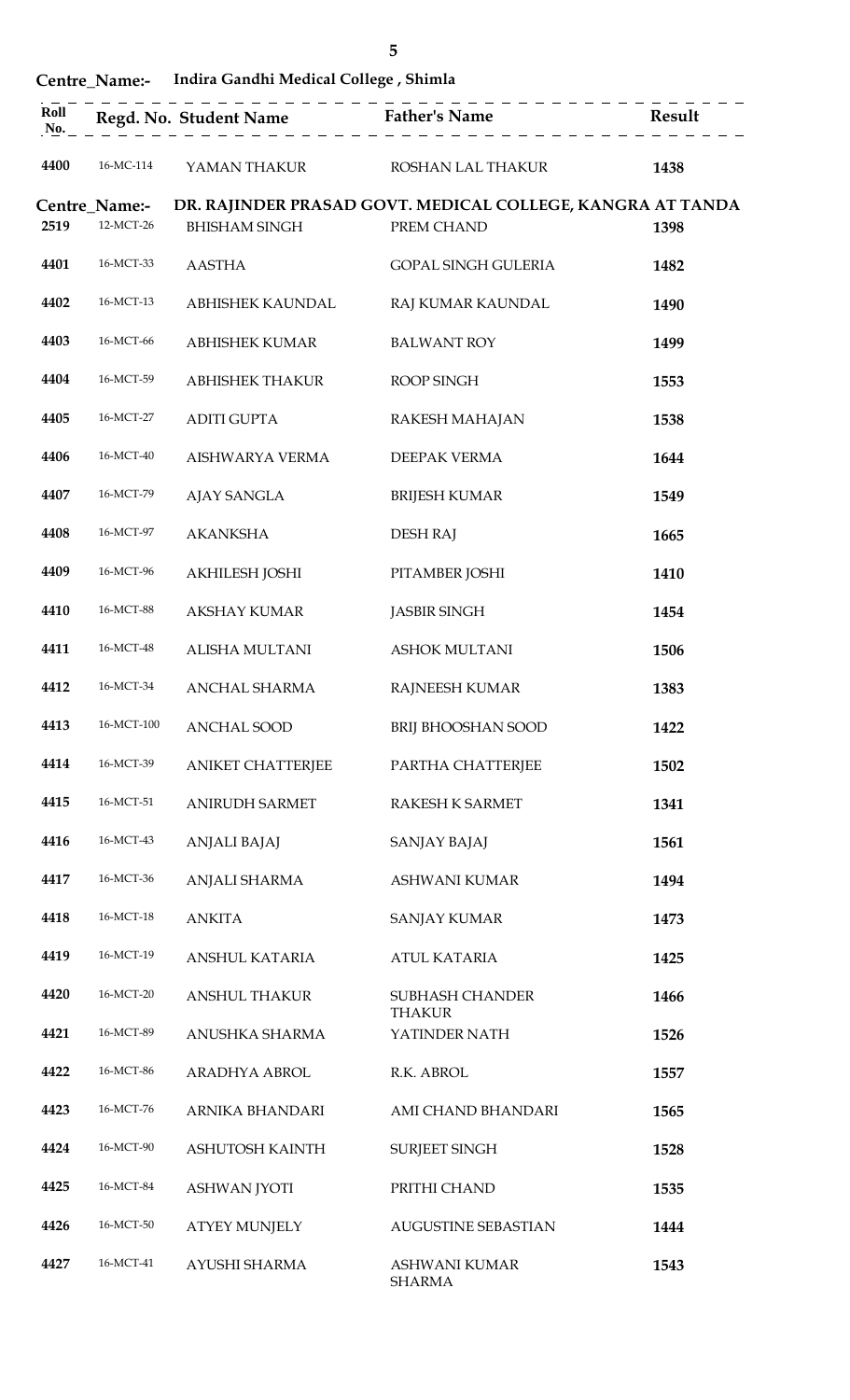# **Centre\_Name:- DR. RAJINDER PRASAD GOVT. MEDICAL COLLEGE, KANGRA AT TANDA**

| Roll<br>No. |            |                                   | Regd. No. Student Name<br>$\begin{array}{c} \text{Rend.}$ $\begin{array}{c} \text{Rend.}$ $\begin{array}{c} \text{Rend.}$ |             |
|-------------|------------|-----------------------------------|---------------------------------------------------------------------------------------------------------------------------|-------------|
| 4428        | 16-MCT-26  | <b>BABLI</b>                      | <b>DEVI SINGH</b>                                                                                                         | 1487        |
| 4429        | 16-MCT-98  | BHAWNA GULERIA                    | PYARE CHAND                                                                                                               | 1620        |
| 4430        | 16-MCT-73  | <b>DANISH THAKUR</b>              | SUNDER SINGH                                                                                                              | 1386        |
| 4431        | 16-MCT-45  | DEEPASHA MISHRA                   | <b>SANDEEP MISHRA</b>                                                                                                     | 1545        |
| 4432        | 16-MCT-44  | <b>DHARNA MEHTA</b>               | <b>RITURAJ MEHTA</b>                                                                                                      | 1560        |
| 4433        | 16-MCT-53  | <b>GAURAV</b>                     | <b>RAM GOPAL</b>                                                                                                          | 1535        |
| 4434        | 16-MCT-94  | <b>GAURAV THAKUR</b>              | <b>HANS RAJ THAKUR</b>                                                                                                    | 1527        |
| 4435        | 16-MCT-42  | <b>ISHIKA DOGRA</b>               | <b>RAMESH DOGRA</b>                                                                                                       | 1552        |
| 4436        | 16-MCT-24  | <b>JASKIRT SINGH</b>              | <b>AMRIK SINGH</b>                                                                                                        | 1385        |
| 4437        | 16-MCT-54  | <b>KANAV THAKUR</b>               | <b>SUNIL THAKUR</b>                                                                                                       | $R/- III$ , |
| 4438        | 16-MCT-16  | KANGAN DHARMANI                   | <b>UMESH DHARMANI</b>                                                                                                     | 1596        |
| 4439        | 16-MCT-101 | KARTIKEYA SINGH<br><b>CHANDEL</b> | <b>SUMAN SINGH CHANDEL</b>                                                                                                | 1615        |
| 4440        | 16-MCT-68  | KHUSHBOO JAIN                     | <b>AMITABH JAIN</b>                                                                                                       | 1618        |
| 4441        | 16-MCT-67  | KUNAL RAWAT                       | K.K. RAWAT                                                                                                                | 1464        |
| 4442        | 16-MCT-14  | <b>MANISH KUMAR</b>               | <b>SUMAN KUMAR</b>                                                                                                        | 1427        |
| 4443        | 16-MCT-71  | <b>MANJUL THAKUR</b>              | KASHMIR SINGH                                                                                                             | 1589        |
| 4444        | 16-MCT-58  | MANJULA SARAN                     | <b>YOGRAJ</b>                                                                                                             | 1493        |
| 4445        | 16-MCT-77  | <b>MANOJ KUMAR</b>                | <b>TULSI RAM</b>                                                                                                          | $R/- III$ , |
| 4446        | 14-DCSM-13 | <b>MARVI</b>                      | <b>KULDIP CHAND RANA</b>                                                                                                  | 1463        |
| 4447        | 16-MCT-103 | <b>MAYANK GAUTAM</b>              | RAVINDER PAL GAUTAM                                                                                                       | 1432        |
| 4448        | 16-MCT-10  | NAVAM DHIMAN                      | <b>BALRAM DHIMAN</b>                                                                                                      | 1513        |
| 4449        | 16-MCT-62  | <b>NIKHIL</b>                     | <b>HOSHIAR SINGH</b>                                                                                                      | 1551        |
| 4450        | 16-MCT-102 | NIKHIL GARG                       | <b>SUNIL GARG</b>                                                                                                         | 1472        |
| 4451        | 16-MCT-95  | NIKHIL SHARMA                     | TILAK RAJ SHARMA                                                                                                          | 1359        |
| 4452        | 16-MCT-55  | NITIKA JAMWAL                     | <b>KHEM JAMWAL</b>                                                                                                        | 1472        |
| 4453        | 16-MCT-35  | <b>OJAS SHARMA</b>                | SATISH SHARMA                                                                                                             | 1516        |
| 4454        | 16-MCT-56  | <b>POOJA</b>                      | KULDEEP SINGH                                                                                                             | 1390        |
| 4455        | 14-AVC-05  | PRIYANKA BHARDWAJ                 | MOHINDER PAL                                                                                                              | 1451        |
| 4456        | 16-MCT-12  | PRIYANKA SHARMA                   | ROSHAN LAL SHARMA                                                                                                         | 1526        |
| 4457        | 16-MCT-69  | <b>RAJAT NEGI</b>                 | <b>HIMMAT NEGI</b>                                                                                                        | 1383        |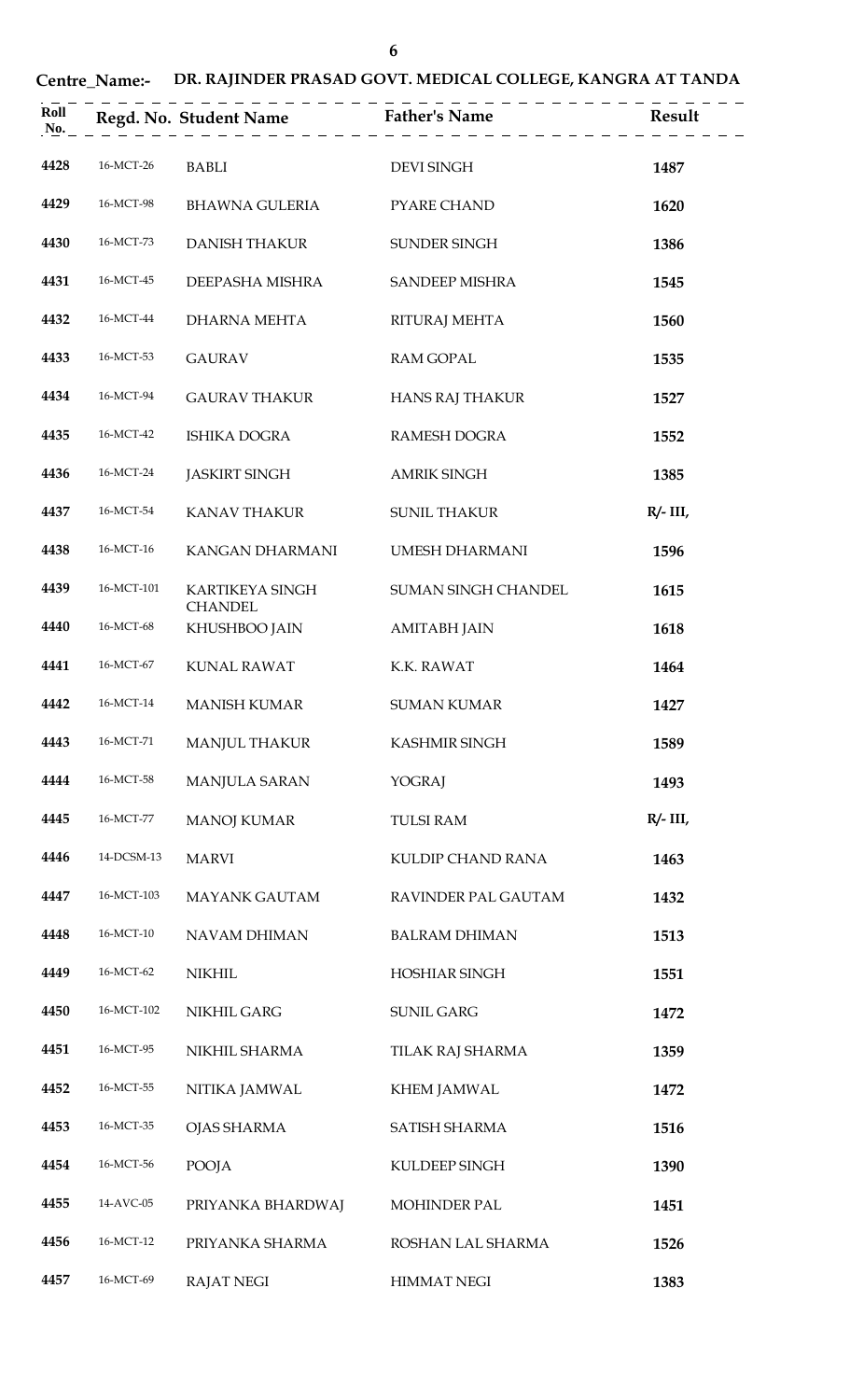## **Centre\_Name:- DR. RAJINDER PRASAD GOVT. MEDICAL COLLEGE, KANGRA AT TANDA**

| Roll<br>No. |            |                       | Regd. No. Student Name Father's Name | <b>Result</b>        |
|-------------|------------|-----------------------|--------------------------------------|----------------------|
| 4458        | 16-MCT-47  | RANDEEP SINGH         | <b>GURMEL SINGH</b>                  | 1470                 |
| 4459        | 16-MCT-28  | <b>RIA THAKUR</b>     | RANJIT SINGH THAKUR                  | 1534                 |
| 4460        | 16-MCT-91  | <b>RISHAV MEHTA</b>   | <b>UTTAM SINGH</b>                   | 1460                 |
| 4461        | 16-MCT-38  | ROHINI SHARMA         | <b>ASHOK KUMAR</b>                   | 1612                 |
| 4462        | 16-MCT-65  | ROHIT KUMAR NEGI      | PASSANG CHHERING                     | 1443                 |
| 4463        | 16-MCT-21  | <b>ROHIT RATTAN</b>   | <b>B.B. RATTAN</b>                   | 1405                 |
| 4464        | 16-MCT-25  | <b>RONIT RAHER</b>    | RANDEEP SINGH                        | 1457                 |
| 4465        | 16-MCT-64  | <b>SAHIL RANA</b>     | <b>SATISH RANA</b>                   | $R/- III$ ,          |
| 4466        | 16-MCT-70  | <b>SAHIL THAKUR</b>   | <b>SONAM THAKUR</b>                  | $R/- III$ ,          |
| 4467        | 16-MCT-82  | <b>SAKSHI NEGI</b>    | RAMESH KUMAR NEGI                    | 1529                 |
| 4468        | 16-MCT-72  | <b>SANTOSH KUMAR</b>  | <b>BIHARI LAL</b>                    | 1302                 |
| 4469        | 16-MCT-63  | <b>SANYAM CHAUHAN</b> | <b>VINOD CHAUHAN</b>                 | 1402                 |
| 4470        | 16-MCT-78  | SATISH CHAUHAN        | <b>SANGAT RAM</b>                    | 1393                 |
| 4471        | 14-DCSM-59 | <b>SHABNAM KUMARI</b> | <b>AVTAR SINGH</b>                   | 1488                 |
| 4472        | 16-MCT-30  | SHIVALIKA KUMARI      | <b>SHAMSHER SINGH</b>                | 1689                 |
| 4473        | 16-MCT-15  | SHIVANI BHARDWAJ      | SANTOSH BHARDWAJ                     | 1531                 |
| 4474        | 16-MCT-23  | SHIVANI SHARMA        | <b>VINOD SHARMA</b>                  | 1705                 |
| 4475        | 16-MCT-29  | <b>SHIVANI THAKUR</b> | <b>SAT PAUL THAKUR</b>               | 1558                 |
| 4476        | 16-MCT-75  | SHRADDHA SHARMA       | <b>HARI MOHAN</b>                    | 1694                 |
| 4477        | 16-MCT-92  | <b>SHREYA</b>         | <b>LALIT MOHAN</b>                   | 1681                 |
| 4478        | 16-MCT-61  | SHUBHAM DHIMAN        | <b>SANJEEV KUMAR</b>                 | 1428                 |
| 4479        | 16-MCT-60  | SHUBHAM CHOUDHARY     | <b>SANSAR CHAND</b>                  | 1424                 |
| 4480        | 16-MCT-80  | <b>SHUBHAM RANA</b>   | <b>AVTAR SINGH RANA</b>              | 1351                 |
| 4481        | 16-MCT-93  | SHUBHAM SHARMA        | ANIL KUMAR SHARMA                    | 1442                 |
| 4482        | 16-MCT-83  | SHUBHAM THAKUR        | DALEL SINGH                          | $R/- III$ ,          |
| 4483        | 16-MCT-31  | <b>SHUBHANGI</b>      | <b>RAMESH KUMAR</b>                  | 1481                 |
| 4484        | 16-MCT-49  | SHUBHANGI SHARMA      | SHIV KUMAR SHARMA                    | <b>RL Court Case</b> |
| 4485        | 16-MCT-37  | SHUBHIKA SHARMA       | SHIV KUMAR SHARMA                    | $R/- III$ ,          |
| 4486        | 16-MCT-99  | SHWETA SHARMA         | <b>MANOHAR LAL</b>                   | 1463                 |
| 4487        | 16-MCT-87  | <b>SUCHITA SEN</b>    | <b>MULKH RAJ</b>                     | 1684                 |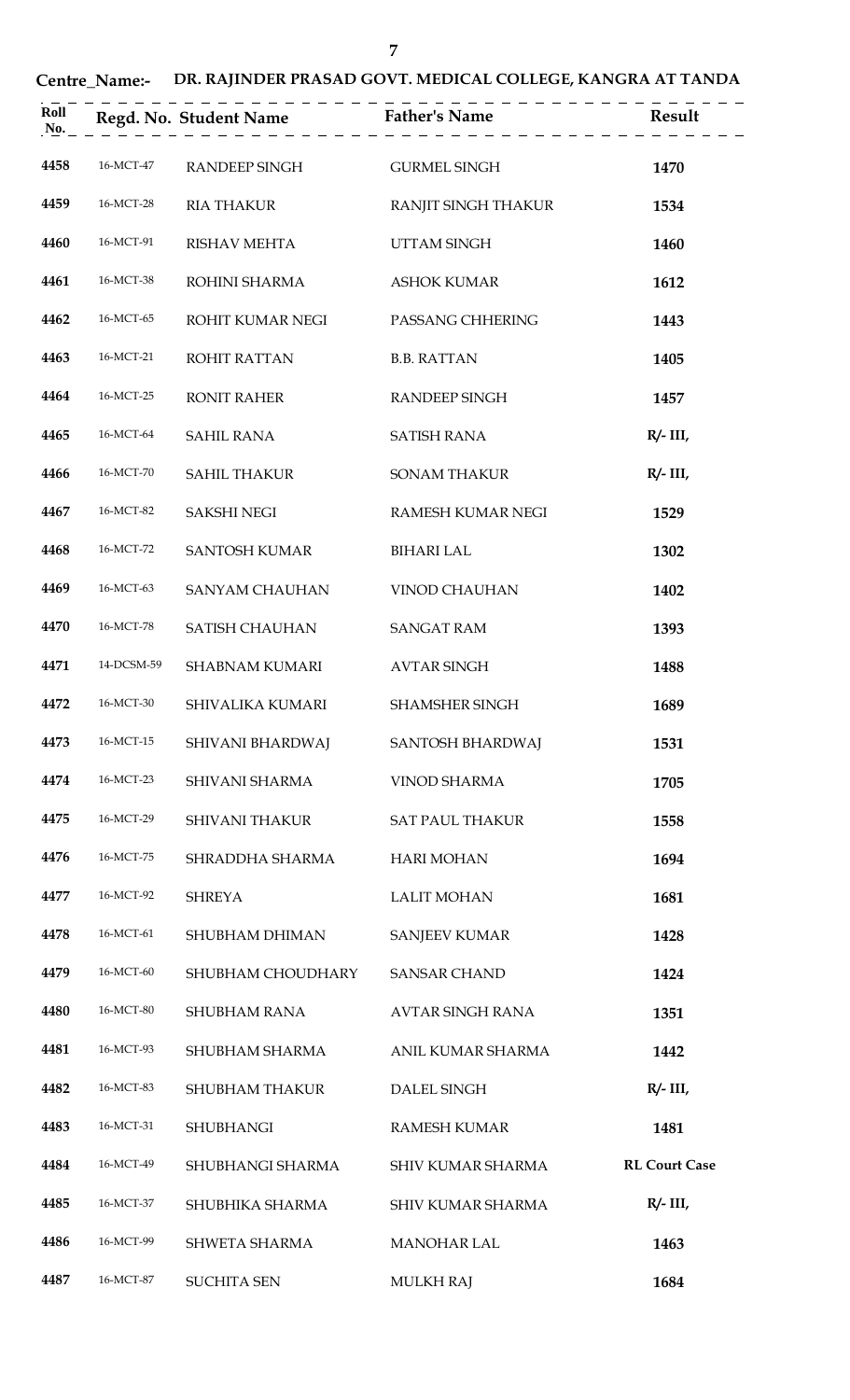# **Centre\_Name:- DR. RAJINDER PRASAD GOVT. MEDICAL COLLEGE, KANGRA AT TANDA**

| Roll<br>No. |                                                                     |                       | Regd. No. Student Name Father's Name Result |      |
|-------------|---------------------------------------------------------------------|-----------------------|---------------------------------------------|------|
| 4488        | 16-MCT-32                                                           | <b>SUNALI</b>         | RAJU                                        | 1625 |
| 4489        | 16-MCT-85                                                           | <b>SURBHI BHARTI</b>  | <b>SUNIL BHARTI</b>                         | 1614 |
| 4490        | 16-MCT-52                                                           | <b>TARUN PATTI</b>    | <b>RAJINDER KUMAR</b>                       | 1404 |
| 4492        | 12-AVC-35                                                           | <b>VANDNA</b>         | MEHAR CHAND                                 | 1367 |
| 4493        | 16-MCT-57                                                           | VARSHA JALAIK         | LAIQ RAM JALAIK                             | 1541 |
| 4494        | 16-MCT-46                                                           | VASUDHA KAPOOR        | <b>ANURAG KAPOOR</b>                        | 1550 |
| 4495        | 16-MCT-74                                                           | <b>VINAY KUMAR</b>    | RINGZIN TANDUP                              | 1381 |
| 4496        | 16-MCT-81                                                           | <b>VINIT JARYAL</b>   | RAGHUNANDAN KUMAR                           | 1529 |
| 4497        | 16-MCT-17                                                           | <b>VIPNEET KAUR</b>   | <b>HARDIP SINGH</b>                         | 1546 |
| 4498        | 16-MCT-11                                                           | <b>VISHAL KUMAR</b>   | <b>RANDHAWA</b><br><b>HARBANS LAL</b>       | 1470 |
| 4499        | 16-MCT-22                                                           | <b>YASMEEN</b>        | <b>MOHINDER PAUL</b>                        | 1580 |
|             | DR. Y.S. PARMAR GOVT. MEDICAL COLLEGE NAHAN (H.P.)<br>Centre_Name:- |                       |                                             |      |
| 4501        | 16-GMCN-01                                                          | AASTHA SHARMA         | RAMAN SHARMA                                | 1622 |
| 4502        | 16-GMCN-02                                                          | ABHAY SHARMA          | AJAY KUMAR SHARMA                           | 1551 |
| 4503        | 16-GMCN-03                                                          | ABHIJEET KR. JASWAL   | J.P. JASWAL                                 | 1382 |
| 4504        | 16-GMCN-04                                                          | <b>ABHINAV MAKKAR</b> | PRADEEP MAKKAR                              | 1454 |
| 4505        | 16-GMCN-05                                                          | ABHINAV SHARMA        | MANOHAR LAL SHARMA                          | 1489 |
| 4506        | 16-GMCN-06                                                          | <b>ABHISHEK</b>       | <b>CHANDER KISHOR</b>                       | 1458 |
| 4507        | 16-GMCN-07                                                          | <b>AJAY KUMAR</b>     | <b>VINOD KUMAR</b>                          | 1449 |
| 4508        | 16-GMCN-08                                                          | AKANKSHA KACHROO      | YASHPAL KACHROO                             | 1543 |
| 4509        | 16-GMCN-09                                                          | AKHILESH SINGH BANYAL | <b>SHAMSHER SINGH</b>                       | 1438 |
| 4510        | 16-GMCN-10                                                          | AKSHITA SHARMA        | <b>BANYAL</b><br>PARAM DEV SHARMA           | 1651 |
| 4511        | 16-GMCN-11                                                          | <b>AKULA SHARMA</b>   | RAVI DUTT SHARMA                            | 1568 |
| 4512        | 16-GMCN-12                                                          | <b>ANCHAL VERMA</b>   | <b>RAKESH KUMAR</b>                         | 1667 |
| 4513        | 16-GMCN-15                                                          | <b>ANKITA MINHAS</b>  | <b>BALBIR MINHAS</b>                        | 1583 |
| 4514        | 16-GMCN-14                                                          | <b>ANKITA PANWAR</b>  | YOGINDER SINGH                              | 1508 |
| 4515        | 16-GMCN-15                                                          | ANKITA SHARMA         | <b>PANWAR</b><br>PRADEEP SHARMA             | 1567 |
| 4516        | 16-GMCN-16                                                          | <b>ANNU</b>           | <b>NARESH</b>                               | 1586 |
| 4517        | 16-GMCN-17                                                          | <b>ANURAG THAKUR</b>  | <b>RAJESH KUMAR</b>                         | 1728 |
| 4518        | 16-GMCN-18                                                          | APOORAV MAHAJAN       | RAKESH MAHAJAN                              | 1452 |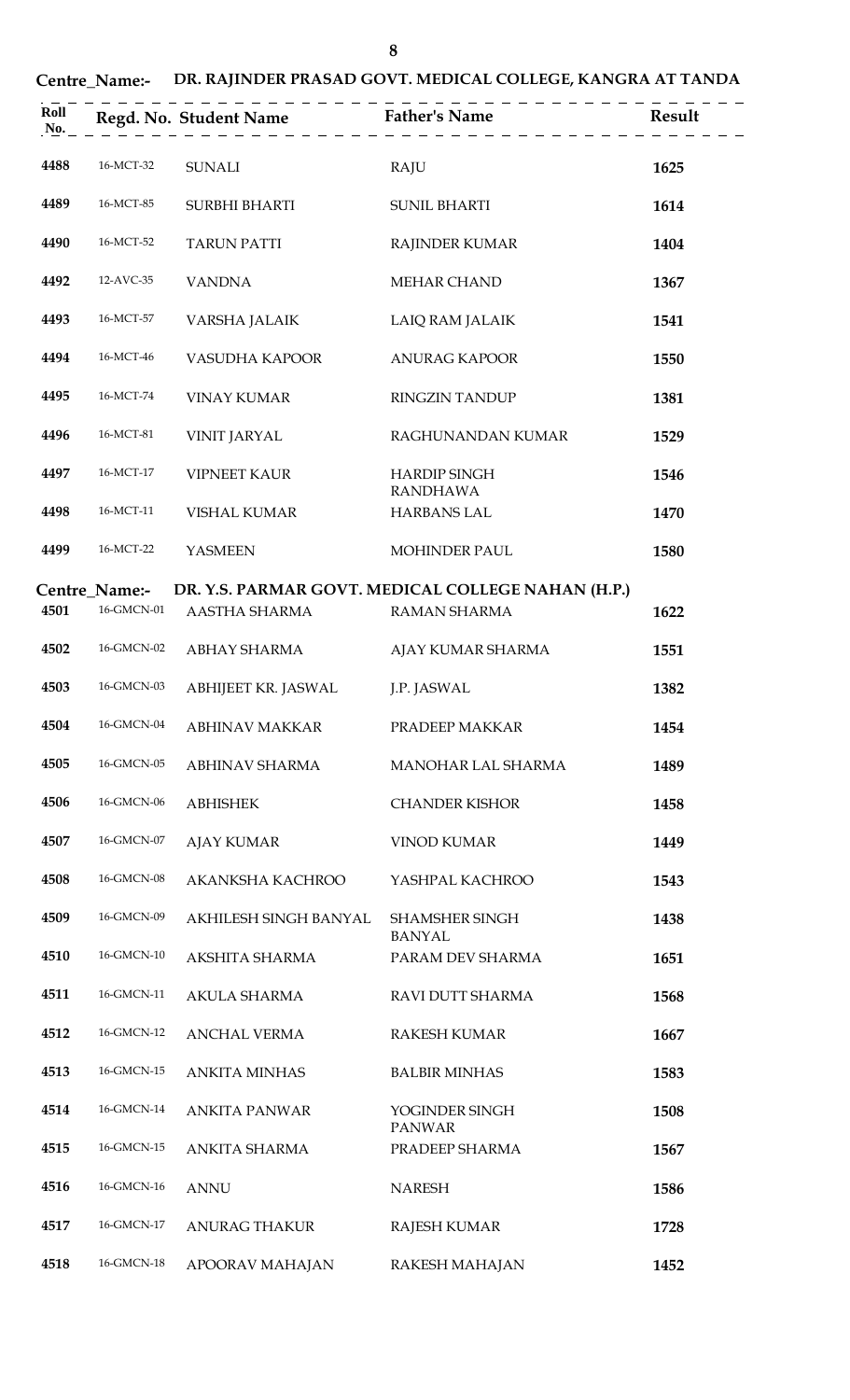**Centre\_Name:- DR. Y.S. PARMAR GOVT. MEDICAL COLLEGE NAHAN (H.P.)**

| Roll<br>No. |            |                       | _ _ _ _ _ _ _ _ _ _ _ _<br>Regd. No. Student Name Father's Name Father's Name Result |              |
|-------------|------------|-----------------------|--------------------------------------------------------------------------------------|--------------|
| 4519        | 16-GMCN-19 | ARPIT KAUSHIK         | NITYA NAND SHARMA                                                                    | 1383         |
| 4520        | 16-GMCN-20 | <b>APRAJITA</b>       | <b>JAGJIT SINGH RANA</b>                                                             | 1439         |
| 4521        | 16-GMCN-21 | ARUSHI VERMA          | M.M. VERMA                                                                           | 1563         |
| 4522        | 16-GMCN-22 | <b>ASHISH</b>         | <b>SES RAM</b>                                                                       | 1402         |
| 4523        | 16-GMCN-23 | ASTHA RANA            | <b>BALBIR SINGH RANA</b>                                                             | 1470         |
| 4524        | 16-GMCN-24 | ATUL SHARMA           | MUNI LAL SHARMA                                                                      | 1542         |
| 4525        | 16-GMCN-25 | <b>BHAWANA THAKUR</b> | SHASHI PAL THAKUR                                                                    | 1623         |
| 4526        | 16-GMCN-26 | <b>CHETAN SHARMA</b>  | NEEM CHAND SHARMA                                                                    | 1466         |
| 4527        | 16-GMCN-27 | CHHETAN GATUK BODH    | <b>ASHOK KUMAR</b>                                                                   | 1398         |
| 4528        | 16-GMCN-28 | DEEPIKA BANSAL        | PAWAN KUMAR BANSAL                                                                   | 1643         |
| 4529        | 16-GMCN-29 | DEVANSH JASROTIA      | SURINDER SINGH                                                                       | 1408         |
| 4530        | 16-GMCN-30 | DHRITI GUPTA          | <b>DINA NATH</b>                                                                     | 1667         |
| 4531        | 16-GMCN-31 | DIKSHA KAUSHAL        | MADAN LAL KAUSHAL                                                                    | 1591         |
| 4532        | 16-GMCN-32 | <b>HARSH NEGI</b>     | <b>SHARWAN KUMAR NEGI</b>                                                            | $R/- I$ ,    |
| 4533        | 16-GMCN-33 | <b>HIM RAJ</b>        | <b>NANAK CHAND</b>                                                                   | 1555         |
| 4534        | 16-GMCN-34 | HIMANSHI GHAUMTA      | PRAKASH CHAND                                                                        | 1489         |
| 4535        | 14-DCSN-21 | HIMANSHU SHARMA       | NITYA NAND SHARMA                                                                    | 1426         |
| 4536        | 16-GMCN-35 | <b>ISHITA SHARMA</b>  | <b>SANJIV KUMAR</b>                                                                  | 1378         |
| 4537        | 16-GMCN-36 | <b>JATIN THAKUR</b>   | <b>ARJUN SINGH</b>                                                                   | 1598         |
| 4538        | 16-GMCN-37 | KAJAL SHARMA          | V.K. SHARMA                                                                          | 1504         |
| 4539        | 16-GMCN-38 | KAMYA KASHYAP         | <b>VIVEK KASHYAP</b>                                                                 | 1539         |
| 4540        | 16-GMCN-39 | <b>KIRTI KHANNA</b>   | <b>SANJEEV KUMAR</b>                                                                 | 1662         |
| 4541        | 16-GMCN-40 | <b>KOMAL</b>          | <b>SANSAR CHAND</b>                                                                  | 1460         |
| 4542        | 16-GMCN-41 | <b>KRITIKA SINGH</b>  | <b>SEWA SINGH</b>                                                                    | 1571         |
| 4543        | 16-GMCN-42 | <b>LEKH RAJ</b>       | <b>CHARNU SINGH</b>                                                                  | $R/- I$ , IV |
| 4544        | 16-GMCN-43 | MEGHA CHAUHAN         | M.K. CHAUHAN                                                                         | 1581         |
| 4545        | 16-GMCN-44 | MRIDUL SHARMA         | <b>GIRDHR SHARMA</b>                                                                 | 1683         |
| 4546        | 16-GMCN-45 | NAMRATA SHARMA        | KRISHAN KUMAR SHARMA                                                                 | 1631         |
| 4547        | 16-GMCN-46 | NEERAJ BARWAL         | <b>BRIJ LAL</b>                                                                      | 1489         |
| 4548        | 16-GMCN-47 | NIDHI THAKUR          | <b>SITA RAM THAKUR</b>                                                               | 1580         |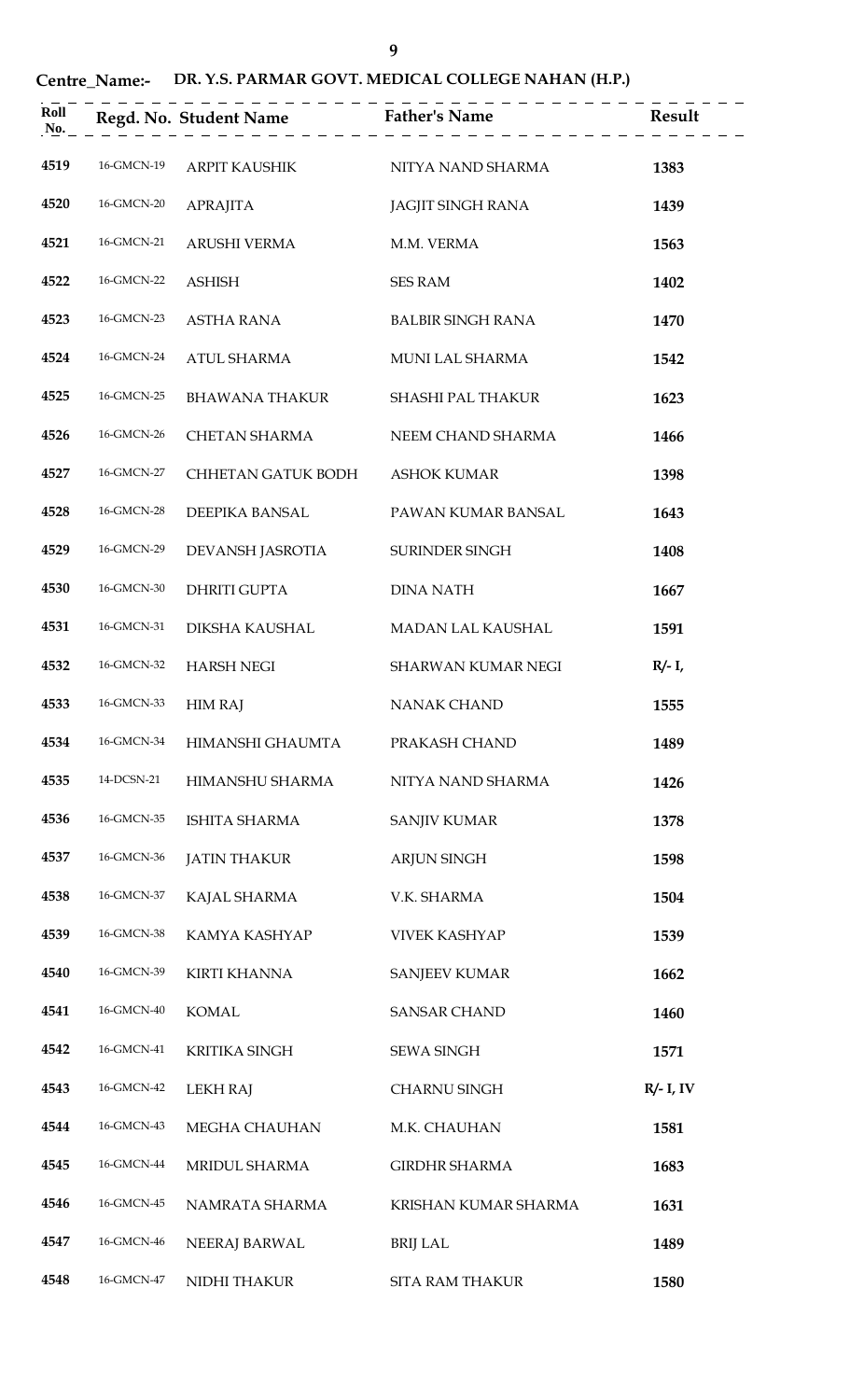## **Centre\_Name:- DR. Y.S. PARMAR GOVT. MEDICAL COLLEGE NAHAN (H.P.)**

| Roll<br>No. |            |                       | . _ _ _ _ _ _ _ _ _<br>Regd. No. Student Name Father's Name | Result       |
|-------------|------------|-----------------------|-------------------------------------------------------------|--------------|
| 4549        | 16-GMCN-48 | NIKHIL SHARMA         | RAMESH CHAND SHARMA                                         | Absent       |
| 4550        | 16-GMCN-49 | NIKHIL SHARMA         | RAVI DUTT SHARMA                                            | 1559         |
| 4551        | 16-GMCN-51 | NITIN KUMAR           | RAJINDER KUMAR                                              | 1557         |
| 4552        | 16-GMCN-50 | <b>NITIN KUMAR</b>    | <b>DINA RAM</b>                                             | 1694         |
| 4553        | 16-GMCN-52 | NITIN THAKUR          | <b>BALI RAM THAKUR</b>                                      | 1476         |
| 4554        | 16-GMCN-53 | OJASVI THAKUR         | <b>VIRENDER THAKUR</b>                                      | 1573         |
| 4555        | 15-DCSM-20 | PARUL CHAUHAN         | <b>MANGAT CHAUHAN</b>                                       | 1522         |
| 4556        | 16-GMCN-54 | <b>PRAKASH</b>        | <b>LACHHI RAM</b>                                           | 1582         |
| 4557        | 16-GMCN-55 | PRANJAL RANA          | <b>RANDHIR RANA</b>                                         | 1404         |
| 4558        | 16-GMCN-56 | PRATIBHA MEHTA        | NIRMAL CHANDER NEGI                                         | 1599         |
| 4559        | 16-GMCN-57 | PRATIMA CHAUDHARY     | <b>MANOJ KUMAR</b>                                          | 1516         |
| 4560        | 16-GMCN-58 | PRIYAL SOOD           | <b>SANJAY SOOD</b>                                          | 1682         |
| 4561        | 15-DCSM-28 | RISHABH SHARMA        | PREM KUMAR SHARMA                                           | 1570         |
| 4562        | 16-GMCN-59 | ROHIT THAKUR          | <b>DURGA SINGH</b>                                          | 1372         |
| 4563        | 16-GMCN-60 | RUPALI SHARMA         | R.P. SHARMA                                                 | 1579         |
| 4564        | 16-GMCN-61 | SAHIL SHARMA          | <b>GANESH DUTT</b>                                          | 1354         |
| 4565        | 16-GMCN-62 | <b>SAHIL THAKUR</b>   | RAJINDER SINGH THAKUR                                       | $R/- IV$     |
| 4566        | 16-GMCN-63 | <b>SAMTA SHARMA</b>   | SURESH KUMAR SHARMA                                         | 1595         |
| 4567        | 16-GMCN-64 | SANGEETA KUMARI       | <b>ROSHAN LAL</b>                                           | 1660         |
| 4568        | 16-GMCN-65 | <b>SAPNA DEVI</b>     | <b>BHOOP SINGH</b>                                          | 1513         |
| 4569        | 16-GMCN-66 | <b>SAROJ</b>          | <b>KURAM DUTT</b>                                           | 1508         |
| 4570        | 16-GMCN-67 | SOURABH SHARMA        | <b>GHANSHYAM SHARMA</b>                                     | $R/- I$ , IV |
| 4571        | 16-GMCN-68 | SHAURYA CHAUDHARY     | <b>VIPAN CHAUDHARY</b>                                      | 1387         |
| 4572        | 16-GMCN-69 | <b>SHEEKHA</b>        | <b>SUSHIL KUMAR</b>                                         | 1476         |
| 4573        | 16-GMCN-70 | SHEETAL KUMARI        | PADAM SINGH                                                 | 1500         |
| 4574        | 16-GMCN-71 | SHIVAM MAHAJAN        | RAVINDER MAHAJAN                                            | 1730         |
| 4575        | 16-GMCN-72 | <b>SHIVAM THAKUR</b>  | <b>RAVINDER KUMAR</b><br><b>THAKUR</b>                      | 1665         |
| 4576        | 16-GMCN-73 | SHIVANI SHARMA        | <b>MATI RAJ</b>                                             | 1689         |
| 4577        | 16-GMCN-74 | <b>SHOBHIT MISHRA</b> | <b>DINA NATH MISHRA</b>                                     | 1473         |
| 4578        | 16-GMCN-75 | SHRUTIKA SHARMA       | <b>KISHORI LAL</b>                                          | 1527         |